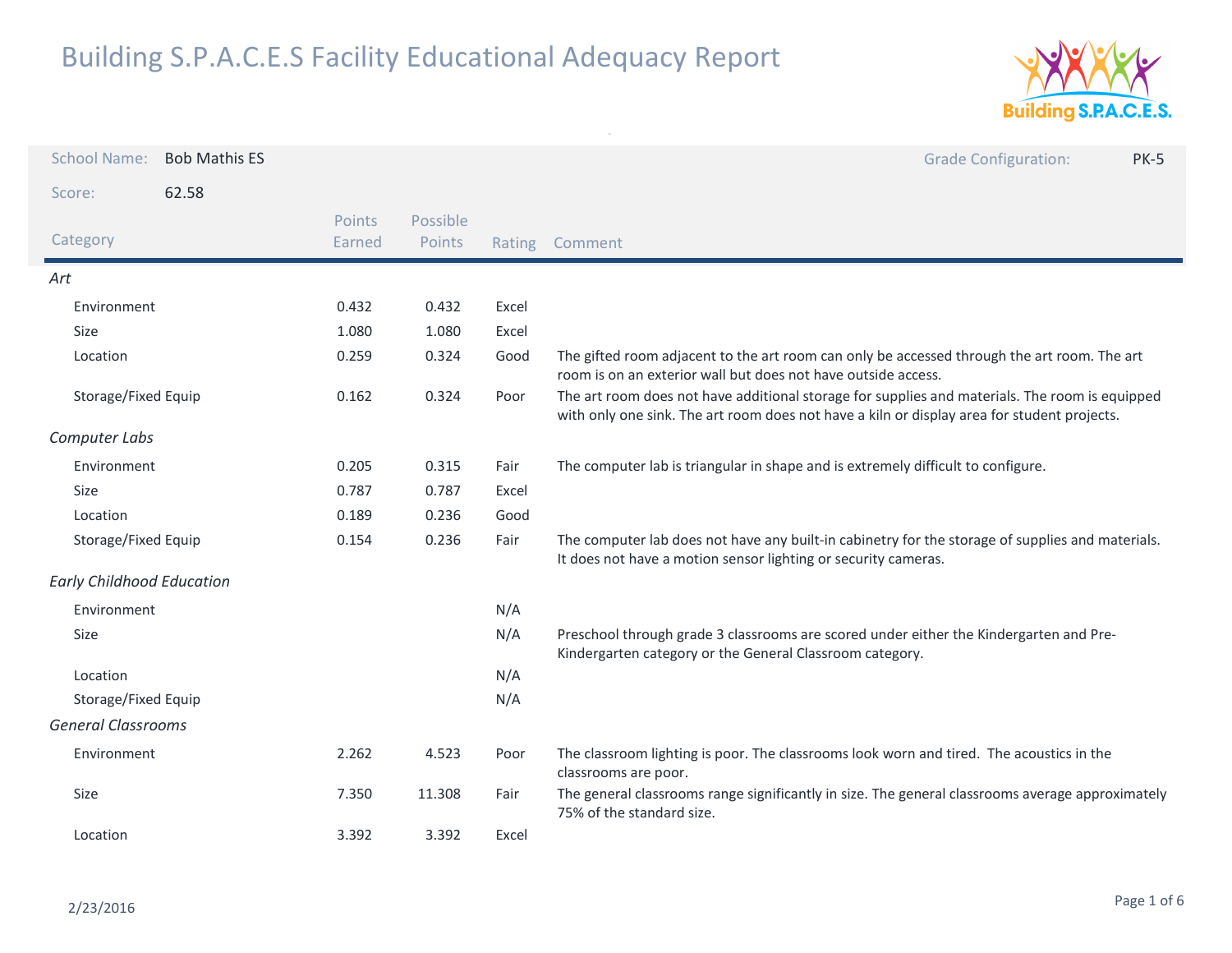

| <b>School Name:</b>                 | <b>Bob Mathis ES</b>            |                  |                    |        | <b>Grade Configuration:</b><br><b>PK-5</b>                                                                                                                                                                                                                                                                                                                                                      |
|-------------------------------------|---------------------------------|------------------|--------------------|--------|-------------------------------------------------------------------------------------------------------------------------------------------------------------------------------------------------------------------------------------------------------------------------------------------------------------------------------------------------------------------------------------------------|
| Score:                              | 62.58                           |                  |                    |        |                                                                                                                                                                                                                                                                                                                                                                                                 |
| Category                            |                                 | Points<br>Earned | Possible<br>Points | Rating | Comment                                                                                                                                                                                                                                                                                                                                                                                         |
| <b>General Classrooms</b>           |                                 |                  |                    |        |                                                                                                                                                                                                                                                                                                                                                                                                 |
| Storage/Fixed Equip                 |                                 | 1.696            | 3.392              | Poor   | The general classrooms in the older portion of the building do not have any built-in casework.<br>They are not equipped with a sink or water fountain. They do have lockers in the hallways that<br>the are used for students coats and supplies. The classrooms in the newer addition do have<br>adequate built in cabinetry and storage. They are not equipped with sinks or water fountains. |
| <b>Instructional Resource Rooms</b> |                                 |                  |                    |        |                                                                                                                                                                                                                                                                                                                                                                                                 |
| Environment                         |                                 | 0.332            | 0.665              | Poor   | One of the resource rooms is located adjacent to a special education classroom and does not<br>have a complete wall separating the spaces. Noise between the spaces is a primary issue.<br>Lighting is poor in the resource rooms and the HVAC systems are not consistent. The resource<br>rooms are not an attractive educational environment.                                                 |
| Size                                |                                 | 1.329            | 1.662              | Good   |                                                                                                                                                                                                                                                                                                                                                                                                 |
| Location                            |                                 | 0.399            | 0.498              | Good   | One of the resource rooms is adjacent to a special education room and the rooms are not<br>separated with a complete wall. Noise between the two spaces is a concern.                                                                                                                                                                                                                           |
| Storage/Fixed Equip                 |                                 | 0.000            | 0.498              | Unsat  | The resource rooms do not have any built in storage cabinetry for supplies and materials.                                                                                                                                                                                                                                                                                                       |
|                                     | Kindergarten & Pre-Kindergarten |                  |                    |        |                                                                                                                                                                                                                                                                                                                                                                                                 |
| Environment                         |                                 | 0.385            | 0.385              | Excel  |                                                                                                                                                                                                                                                                                                                                                                                                 |
| Size                                |                                 | 0.625            | 0.962              | Fair   | The kindergarten classrooms are proximally 75% of the standard size.                                                                                                                                                                                                                                                                                                                            |
| Location                            |                                 | 0.144            | 0.289              | Poor   | The kindergarten classrooms are located on the back side of the building. Kindergarten<br>classrooms are not in close proximity to the playground. The rooms are located in the new<br>edition of the building and are not close to the cafeteria and other instructional support areas.                                                                                                        |
| Storage/Fixed Equip                 |                                 | 0.188            | 0.289              | Fair   | The kindergarten classrooms are not equipped with a restroom. The rooms do not have age-<br>appropriate casework or a sink with a water fountain.                                                                                                                                                                                                                                               |
| <b>Learning Environment</b>         |                                 |                  |                    |        |                                                                                                                                                                                                                                                                                                                                                                                                 |
| Learning Style Variety              |                                 | 0.000            | 4.615              | Unsat  | The school does not have instructional learning spaces for large and small groups, or<br>individualized instruction.                                                                                                                                                                                                                                                                            |
| <b>Interior Environment</b>         |                                 | 0.923            | 1.846              | Poor   | The lighting in the building is extremely poor and needs to be updated. The HVAC is inconsistent<br>between the instructional spaces.                                                                                                                                                                                                                                                           |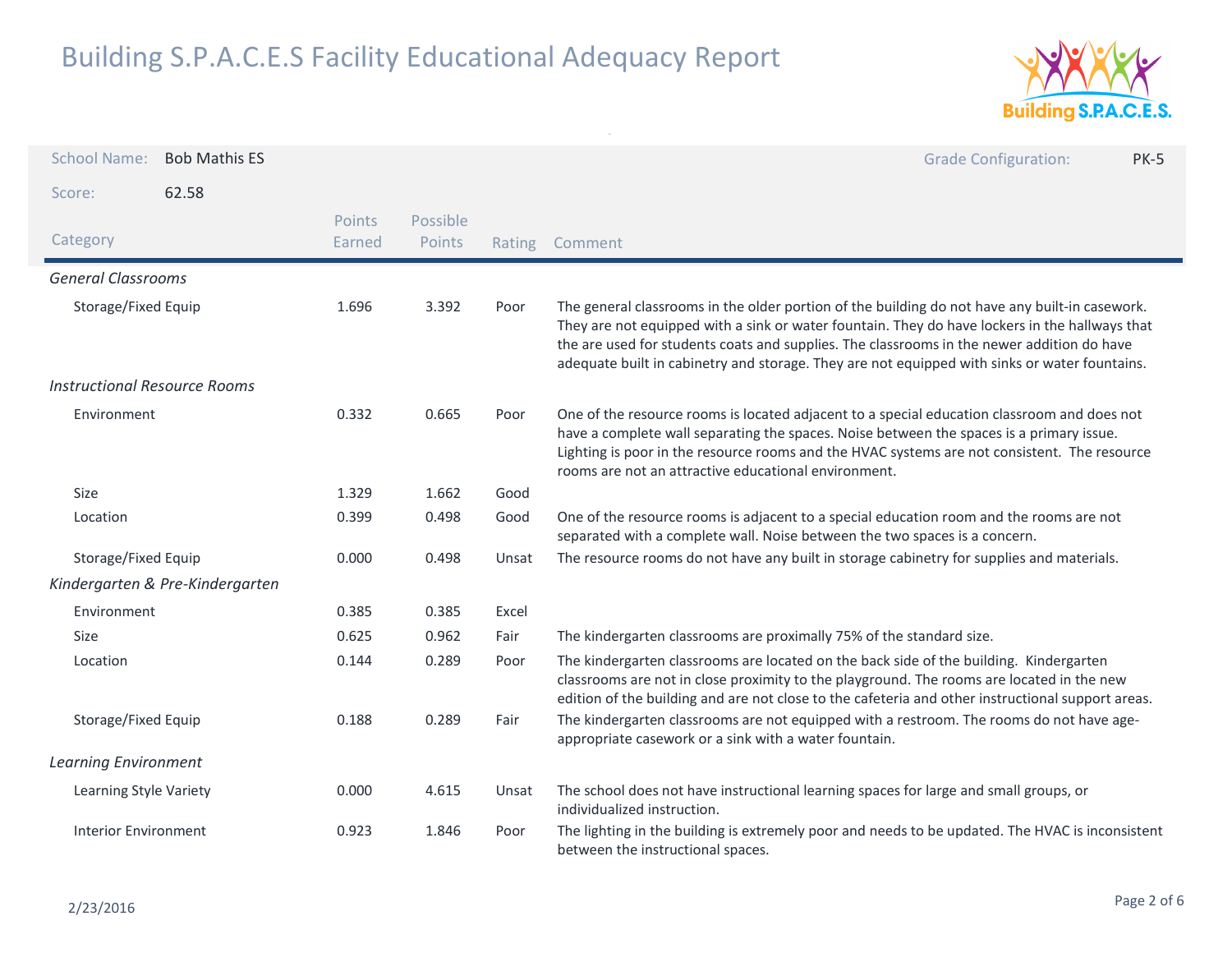

| <b>School Name:</b>         | <b>Bob Mathis ES</b> |                         |                    |        | <b>Grade Configuration:</b><br><b>PK-5</b>                                                                                                                                                                                                                                                     |
|-----------------------------|----------------------|-------------------------|--------------------|--------|------------------------------------------------------------------------------------------------------------------------------------------------------------------------------------------------------------------------------------------------------------------------------------------------|
| Score:                      | 62.58                |                         |                    |        |                                                                                                                                                                                                                                                                                                |
| Category                    |                      | <b>Points</b><br>Earned | Possible<br>Points | Rating | Comment                                                                                                                                                                                                                                                                                        |
| <b>Learning Environment</b> |                      |                         |                    |        |                                                                                                                                                                                                                                                                                                |
| <b>Exterior Environment</b> |                      | 0.692                   | 1.385              | Poor   | The school does have some small courtyard areas, however they are not equipped as outdoor<br>learning labs. The school does not have an art patio or outdoor covered instructional area. There<br>are two picnic tables located on the playground that can be used as a social gathering area. |
| Environment                 |                      | 0.450                   | 0.900              | Poor   | The library is enclosed from the hallways utilizing bookshelves. The lighting is poor. The media<br>center does not have any natural lighting. The media center lacks proper acoustical treatments.                                                                                            |
| <b>Media Center</b>         |                      |                         |                    |        |                                                                                                                                                                                                                                                                                                |
| Size                        |                      | 1.125                   | 2.249              | Poor   | The media center is approximately 52% the size of the standard.                                                                                                                                                                                                                                |
| Location                    |                      | 0.675                   | 0.675              | Excel  |                                                                                                                                                                                                                                                                                                |
| Storage/Fixed Equip         |                      | 0.540                   | 0.675              | Good   | The media center does not have adequate storage for audiovisual equipment and supplies.                                                                                                                                                                                                        |
| Music                       |                      |                         |                    |        |                                                                                                                                                                                                                                                                                                |
| Environment                 |                      | 0.444                   | 0.684              | Fair   | The music room does not have any acoustic treatment. The room has regular height ceilings.                                                                                                                                                                                                     |
| Size                        |                      | 1.368                   | 1.709              | Good   | The music room does not have any practice rooms.                                                                                                                                                                                                                                               |
| Location                    |                      | 0.410                   | 0.513              | Good   |                                                                                                                                                                                                                                                                                                |
| Storage/Fixed Equip         |                      | 0.256                   | 0.513              | Poor   | The music room does not have additional storage, a drinking fountain, or sink.                                                                                                                                                                                                                 |
| Performing Arts             |                      |                         |                    |        |                                                                                                                                                                                                                                                                                                |
| Environment                 |                      | 0.279                   | 0.558              | Poor   | The cafeteria has a stage at one end. The lighting is extremely poor. The acoustics are not<br>adequate for performances or presentations.                                                                                                                                                     |
| Size                        |                      | 1.116                   | 1.395              | Good   |                                                                                                                                                                                                                                                                                                |
| Location                    |                      | 0.418                   | 0.418              | Excel  |                                                                                                                                                                                                                                                                                                |
| Storage/Fixed Equip         |                      | 0.272                   | 0.418              | Fair   | The performing arts area does not have a dressing room. The stage is not ADA accessible.                                                                                                                                                                                                       |
| <b>Physical Education</b>   |                      |                         |                    |        |                                                                                                                                                                                                                                                                                                |
| Environment                 |                      | 1.152                   | 1.772              | Fair   | The gymnasium is not air-conditioned.                                                                                                                                                                                                                                                          |
| <b>Size</b>                 |                      | 4.431                   | 4.431              | Excel  |                                                                                                                                                                                                                                                                                                |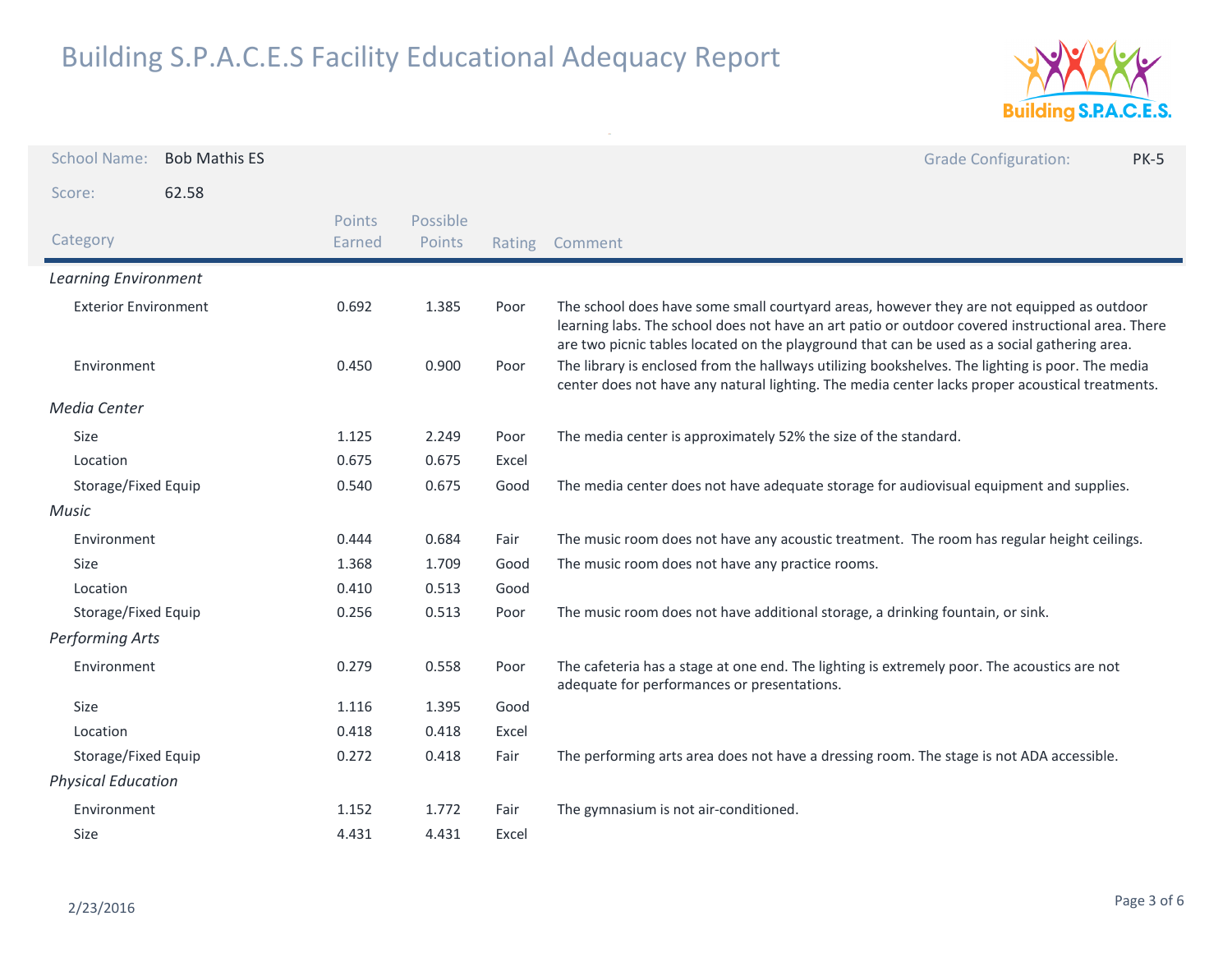

| <b>School Name:</b>       | <b>Bob Mathis ES</b>             |                  |                    |        |                                                                                                                                                                                                                                                                                                                    | <b>Grade Configuration:</b> | <b>PK-5</b> |
|---------------------------|----------------------------------|------------------|--------------------|--------|--------------------------------------------------------------------------------------------------------------------------------------------------------------------------------------------------------------------------------------------------------------------------------------------------------------------|-----------------------------|-------------|
| Score:                    | 62.58                            |                  |                    |        |                                                                                                                                                                                                                                                                                                                    |                             |             |
| Category                  |                                  | Points<br>Earned | Possible<br>Points | Rating | Comment                                                                                                                                                                                                                                                                                                            |                             |             |
| <b>Physical Education</b> |                                  |                  |                    |        |                                                                                                                                                                                                                                                                                                                    |                             |             |
| Location                  |                                  | 0.864            | 1.329              | Fair   | The gymnasium is a separate building from the main building and can be accessed via a covered<br>walkway. Students located on the lower level of the newer building must either access the<br>gymnasium utilizing the elevator or climbing significant stairs.                                                     |                             |             |
| Storage/Fixed Equip       |                                  | 0.864            | 1.329              | Fair   | The gymnasium does not have adequate storage for physical education equipment. The gym<br>does not have padding on the walls behind the basketball goals.                                                                                                                                                          |                             |             |
| <b>Science</b>            |                                  |                  |                    |        |                                                                                                                                                                                                                                                                                                                    |                             |             |
| Environment               |                                  | 0.000            | 0.462              | Unsat  | The school does not have a science room.                                                                                                                                                                                                                                                                           |                             |             |
| Size                      |                                  | 0.000            | 1.154              | Unsat  | The school does not have a science room.                                                                                                                                                                                                                                                                           |                             |             |
| Location                  |                                  | 0.000            | 0.346              | Unsat  | The school does not have a science room.                                                                                                                                                                                                                                                                           |                             |             |
| Storage/Fixed Equip       |                                  | 0.000            | 0.346              | Unsat  | The school does not have a science room.                                                                                                                                                                                                                                                                           |                             |             |
|                           | Self-Contained Special Education |                  |                    |        |                                                                                                                                                                                                                                                                                                                    |                             |             |
| Environment               |                                  | 0.222            | 0.443              | Poor   | Most of the special education classrooms were not designed for that purpose but were originally<br>general education rooms. They were created by walling off open spaces in an open concept<br>school. They are not a stimulating, attractive educational environment.                                             |                             |             |
| Size                      |                                  | 0.554            | 1.108              | Poor   | The school does not have a family living center. The special education rooms are not equipped<br>with restrooms or a changing area. None of the special education rooms have separate storage<br>rooms.                                                                                                            |                             |             |
| Location                  |                                  | 0.166            | 0.332              | Poor   | One of the special education classrooms and the medically fragile classroom are located on the<br>lower level of the newer addition. Students access the rooms via the elevator. All of the other<br>instructional programming and student support services are located on the upper floor.                        |                             |             |
| Storage/Fixed Equip       |                                  | 0.000            | 0.332              | Unsat  | Other than the two special education rooms located in the newer addition, on the lower level,<br>none of the rooms have a restroom, changing area, adequate storage for supplies and<br>equipment. The doors are not equipped with a window for viewing the hallway traffic and open<br>directly into the hallway. |                             |             |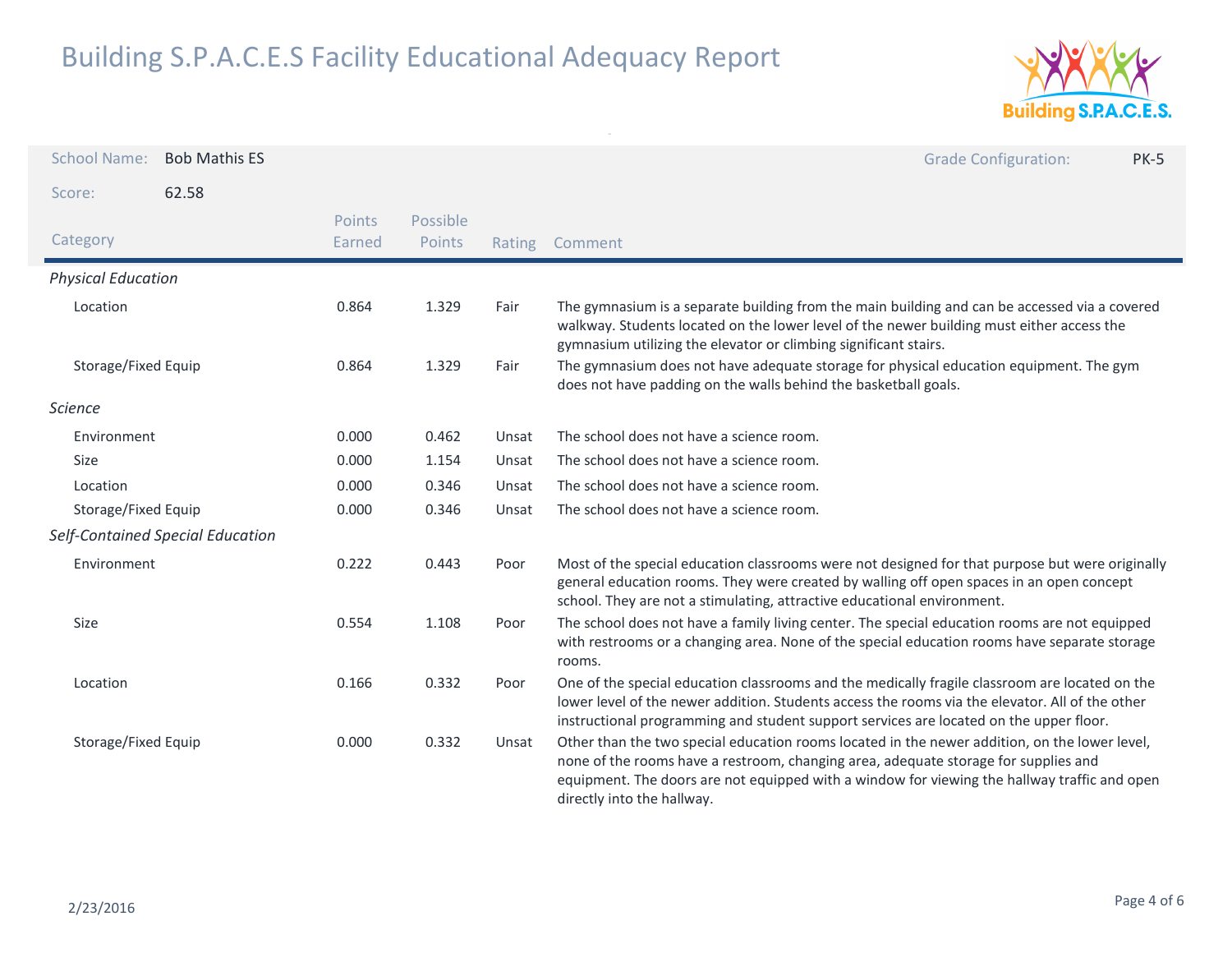

| <b>School Name:</b>              | <b>Bob Mathis ES</b> |                  |                    |        | <b>Grade Configuration:</b><br><b>PK-5</b>                                                                                                                                                                                                                                                                                                                                                                                                                             |
|----------------------------------|----------------------|------------------|--------------------|--------|------------------------------------------------------------------------------------------------------------------------------------------------------------------------------------------------------------------------------------------------------------------------------------------------------------------------------------------------------------------------------------------------------------------------------------------------------------------------|
| Score:                           | 62.58                |                  |                    |        |                                                                                                                                                                                                                                                                                                                                                                                                                                                                        |
| Category                         |                      | Points<br>Earned | Possible<br>Points | Rating | Comment                                                                                                                                                                                                                                                                                                                                                                                                                                                                |
| <b>Non-Instructional Spaces</b>  |                      |                  |                    |        |                                                                                                                                                                                                                                                                                                                                                                                                                                                                        |
| Administration                   |                      | 0.000            | 2.361              | Unsat  | The EIP teachers office is in a storage room. The main office area is extremely dark and poorly lit.<br>The administrative area does not have a conference room, Faculty must access mailboxes by<br>going through the main reception area. The assistant principal is housed in what was once a<br>storage closet. To access the assistant principal's office you must go through a faculty<br>workrooms. Records are not stored in fireproof or waterproof cabinets. |
| Cafeteria                        |                      | 3.000            | 4.615              | Fair   | The lighting in the cafeteria is extremely poor. The cafeteria does not have adequate storage for<br>tables and chairs. The nearby student restrooms are not equipped with hot water.                                                                                                                                                                                                                                                                                  |
| Food Service and Prep            |                      | 4.581            | 5.727              | Good   | The food service area does not have air-conditioning.                                                                                                                                                                                                                                                                                                                                                                                                                  |
| Clinic                           |                      | 0.270            | 0.540              | Poor   | The clinic for the general population students has one cot and a restroom that is not ADA<br>accessible. The nurse does not have direct line of sight supervision of students on the cot.                                                                                                                                                                                                                                                                              |
| Counseling                       |                      | 0.000            | 0.270              | Unsat  | The counselor/social worker is located in a partitioned off area of what was once a classroom. It<br>does not have adequate storage for student records. It is not equipped with a reception area or<br>conference room. It is used to store and charge the laptop computer carts.                                                                                                                                                                                     |
| <b>Custodial and Maintenance</b> |                      | 0.300            | 0.462              | Fair   | The custodial closets in the old building are equipped with wall-mounted sinks. The new building<br>has floor sinks. There is not a designated receiving area or appropriate shelving.                                                                                                                                                                                                                                                                                 |
| <b>Student Restrooms</b>         |                      | 0.409            | 0.819              | Poor   | The boys restrooms do not have urinal privacy panels. The restrooms are showing age and need<br>to be renovated.                                                                                                                                                                                                                                                                                                                                                       |
| Faculty Work Space and Toilets   |                      | 0.585            | 1.170              | Poor   | The school has one copier located in the nurses clinic area. The school does not have an<br>appropriate faculty workroom.                                                                                                                                                                                                                                                                                                                                              |
| <b>Outside Spaces</b>            |                      |                  |                    |        |                                                                                                                                                                                                                                                                                                                                                                                                                                                                        |
| Vehicular Traffic                |                      | 1.200            | 1.846              | Fair   | The student loading and unloading area is not covered. The parent drop off zone is located in<br>front of the building which is also a parking lot.                                                                                                                                                                                                                                                                                                                    |
| Pedestrian Traffic               |                      | 0.719            | 0.898              | Good   | There is not a covered loading area for students.                                                                                                                                                                                                                                                                                                                                                                                                                      |
| Parking                          |                      | 0.750            | 0.750              | Excel  |                                                                                                                                                                                                                                                                                                                                                                                                                                                                        |
| Play Areas                       |                      | 1.404            | 2.161              | Fair   | The school does not have a hard surface play area. In order for students to access the play area<br>they must go down a series of stairs. The playground equipment is ADA accessible however<br>getting to the playground is extremely difficult for students due to the stairs.                                                                                                                                                                                       |